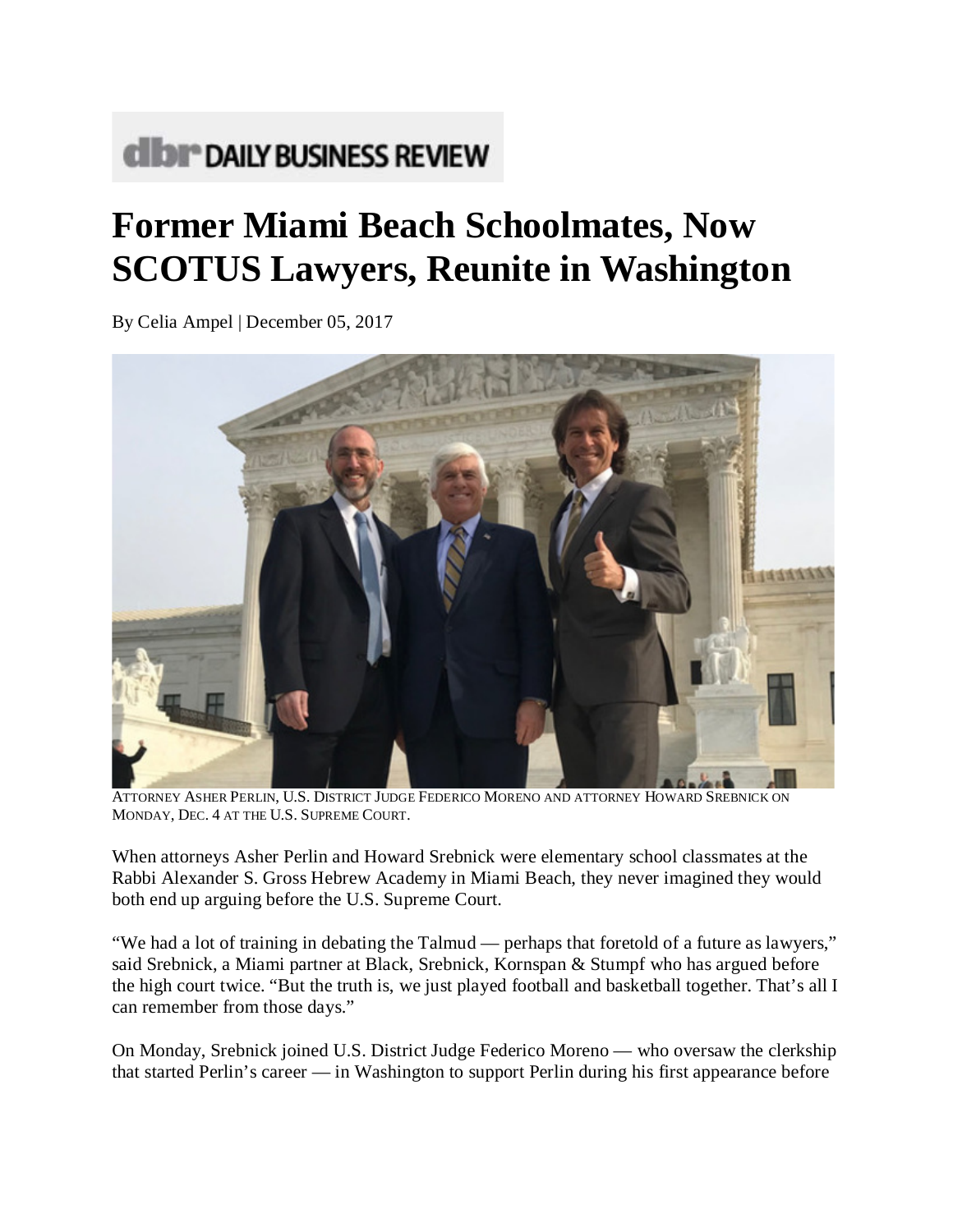the U.S. Supreme Court. The pair sat together in seats provided by Chief Justice John Roberts, whom they've known for years.

Perlin represents U.S. victims of an Iran-sponsored terrorist attack in Jerusalem. He aimed to persuade the justices his clients should be able to collect a \$71.5 million judgment by attaching Persian artifacts on loan to the University of Chicago. He argued Iran's sovereign immunity does not protect the assets because of a commercial exception that applies to state sponsors of terror.

His argument followed the New Jersey gambling case argued by heavy-hitting lawyers, which could have been nerve-wracking, Moreno said, but Perlin was calm by the time he addressed the justices.

"Especially following luminaries like Ted Olson and Paul Clement, I was nervous and scared, and I didn't have to answer any questions!" Moreno said. "It shows you how prepared you have to be and how half an hour is just a huge amount of time to be peppered with questions."

Moreno, who felt like a "proud parent" watching his former clerk, said Perlin must have had some of Olson's leftover water because he withstood his grilling with grace.

"Anyone who can handle nine kids can handle nine justices, right?" the judge quipped.

Perlin said he was not caught off guard by Justice Stephen Breyer's question about whether a ruling in Perlin's favor would allow the seizure of diplomatic assets such as military property or Justice Ruth Bader Ginsburg's concern about the university's rights to the artifacts, or anything else.

"I was not surprised by any of the questions," Perlin said by email. "The moot courts really captured the range of questions and helped me refine responses."

He informed Breyer that Congress protects "quintessentially sovereign assets while making everything else subject to execution" and told Ginsburg the university had no interest in the property.

"It doesn't belong to them," he told Ginsburg. "It's not theirs. And whoever it belongs to can decide whether they're the best university to study it."

Perlin is a Florida Bar member with an office in Hollywood and has lived in Jerusalem with his family for two decades. He had lost touch with his former classmate Srebnick until preparation time for oral argument in *Jenny Rubin v. Islamic Republic of Iran*.

Srebnick served on a moot court panel that critiqued Perlin's argument last month, and the veteran advocate offered his boyhood friend resources and advice. He connected Perlin with his former Georgetown University Law Center professors who run the Supreme Court Institute, which then mooted Perlin before his big day.